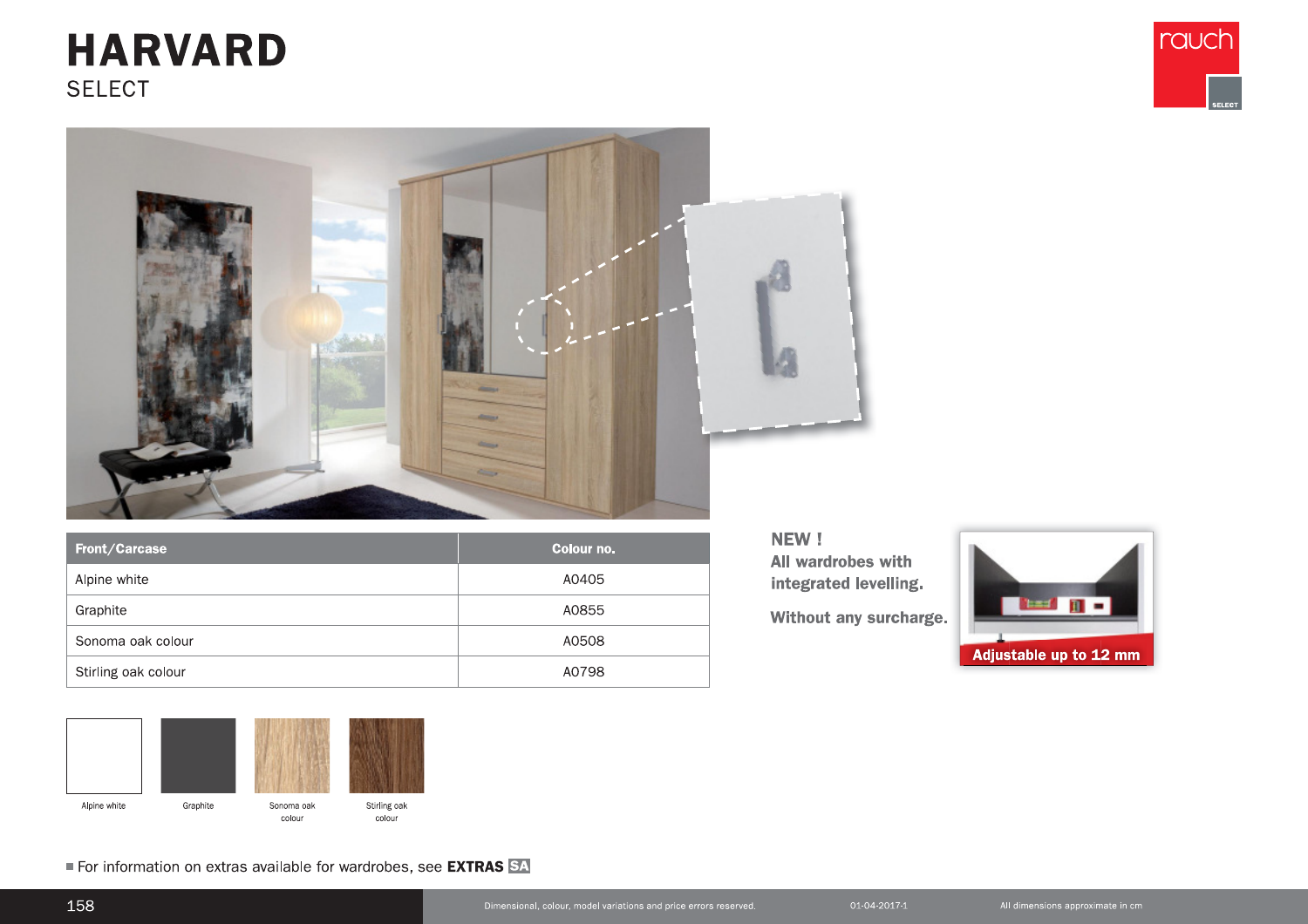## **HARVARD**

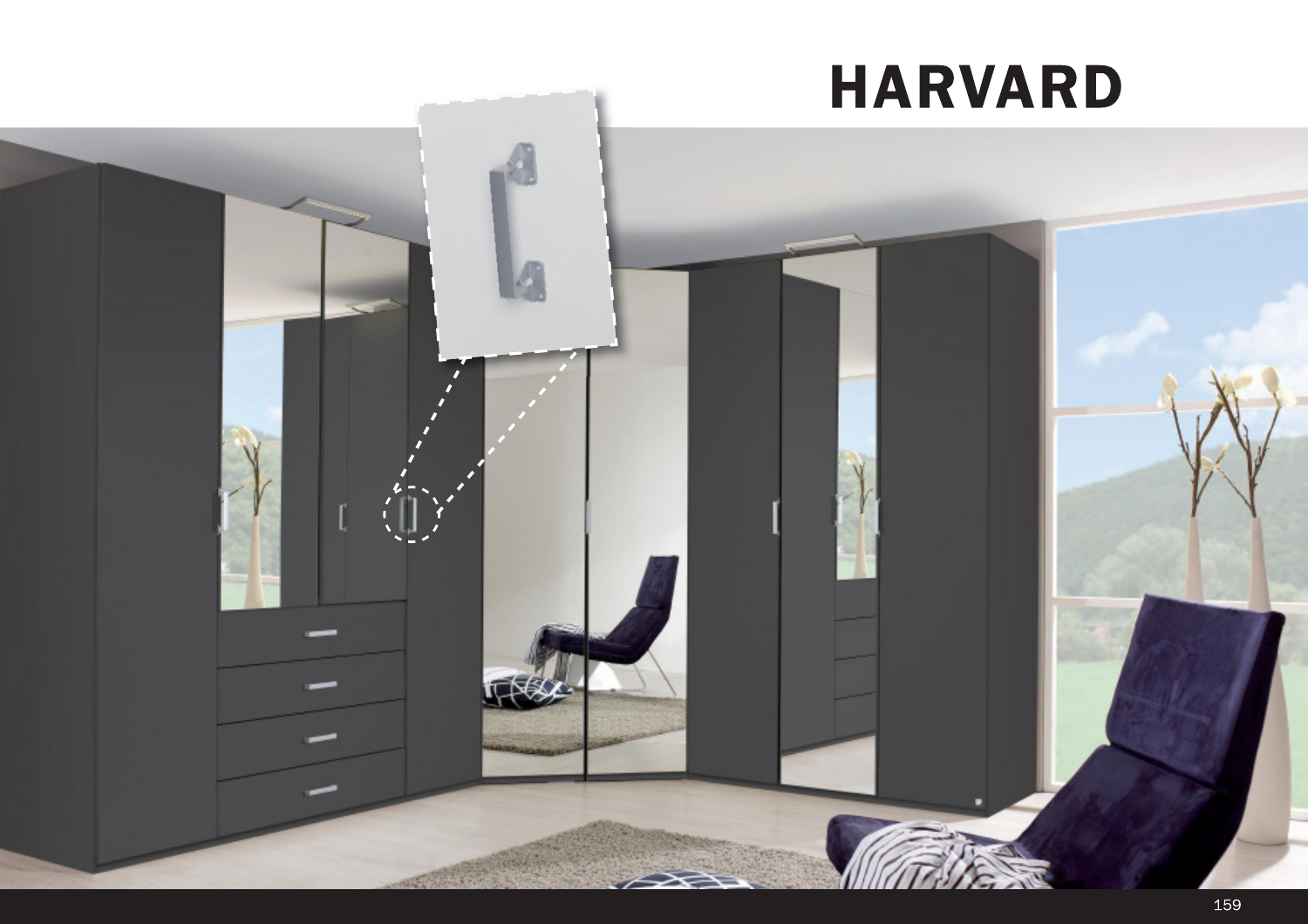

| Front/Carcase       | Colour no. |  |  |  |  |  |
|---------------------|------------|--|--|--|--|--|
| Alpine white        | A0405      |  |  |  |  |  |
| Graphite            | A0855      |  |  |  |  |  |
| Sonoma oak colour   | A0508      |  |  |  |  |  |
| Stirling oak colour | A0798      |  |  |  |  |  |

| <b>SELECT</b><br>Front/Carcase<br>Colour no.<br>A0405<br>Alpine white<br>A0855<br>Graphite<br>A0508<br>Sonoma oak colour<br>A0798<br>Stirling oak colour<br>Folding/hinged door wardrobes, height 222 cm, depth 60 cm<br>Colour with short handle (aluminium)<br>with mirror application<br>with mirror application and 4 drawers<br>Height 222 cm<br>Height 222 cm<br>Height 4, depth 64 cm<br>90<br>width 91 cm<br>e de la composición de la composición de la composición de la composición de la composición de la composición<br>La composición de la composición de la composición de la composición de la composición de la composición de la<br>90<br>Æ<br>$\leftarrow$<br>r 1<br>H<br>$\angle$<br>蛗<br>Width 91 cm<br>Art. No. 5638<br>Art. No. 5646<br>Art. No. 9KR2<br>$\overline{\phantom{0}}$<br>2-doors<br>90 45<br>width 136 cm<br>$\overline{\mathscr{L}}$<br>45 45 45<br>谻<br>VI<br>ਿਚਰਿ<br>$\mathscr{L}$<br>剭<br>Width 136 cm<br>Art. No. 5605<br>Art. No. 5611<br>Art. No. 9KR3<br>3-doors, 1 hinged door (left)<br>$\overline{\phantom{0}}$<br>$\overline{\phantom{a}}$<br>45 90 45<br>width 181 cm<br>HHA-<br>${\bf 45}$ ${\bf 90}$ ${\bf 45}$<br>22–21<br>22–22<br>÷<br>$\overline{\mathscr{L}}$ and the set of $\mathscr{L}$<br><u>fil</u><br>Width 181 cm<br>Art. No. 5613<br>Art. No. 5607<br>Art. No. 9KR4<br>$\bigtriangledown$<br>4-doors<br>$\overline{\vee}$<br>width 226 cm<br>$45\quad 90\quad 45\quad 45$<br>$-\mathscr{U}$<br>HAHAA<br>全出租<br>$\begin{picture}(120,10) \put(0,0){\line(1,0){10}} \put(15,0){\line(1,0){10}} \put(15,0){\line(1,0){10}} \put(15,0){\line(1,0){10}} \put(15,0){\line(1,0){10}} \put(15,0){\line(1,0){10}} \put(15,0){\line(1,0){10}} \put(15,0){\line(1,0){10}} \put(15,0){\line(1,0){10}} \put(15,0){\line(1,0){10}} \put(15,0){\line(1,0){10}} \put(15,0){\line($<br>Ē<br>$\overline{\mathscr{L}}$ and $\overline{\mathscr{L}}$<br>Width 225 cm<br>Art. No. 5621<br>Art. No. 5627<br>Art. No. 9KR5<br>5-doors, 1 hinged door (right)<br>$\bigtriangledown$<br>$\overline{\vee}$ |                                       | <b>HARVARD</b> |  |                               |
|---------------------------------------------------------------------------------------------------------------------------------------------------------------------------------------------------------------------------------------------------------------------------------------------------------------------------------------------------------------------------------------------------------------------------------------------------------------------------------------------------------------------------------------------------------------------------------------------------------------------------------------------------------------------------------------------------------------------------------------------------------------------------------------------------------------------------------------------------------------------------------------------------------------------------------------------------------------------------------------------------------------------------------------------------------------------------------------------------------------------------------------------------------------------------------------------------------------------------------------------------------------------------------------------------------------------------------------------------------------------------------------------------------------------------------------------------------------------------------------------------------------------------------------------------------------------------------------------------------------------------------------------------------------------------------------------------------------------------------------------------------------------------------------------------------------------------------------------------------------------------------------------------------------------------------------------------------------------------------------------------------------------------------------------------|---------------------------------------|----------------|--|-------------------------------|
|                                                                                                                                                                                                                                                                                                                                                                                                                                                                                                                                                                                                                                                                                                                                                                                                                                                                                                                                                                                                                                                                                                                                                                                                                                                                                                                                                                                                                                                                                                                                                                                                                                                                                                                                                                                                                                                                                                                                                                                                                                                   |                                       |                |  |                               |
|                                                                                                                                                                                                                                                                                                                                                                                                                                                                                                                                                                                                                                                                                                                                                                                                                                                                                                                                                                                                                                                                                                                                                                                                                                                                                                                                                                                                                                                                                                                                                                                                                                                                                                                                                                                                                                                                                                                                                                                                                                                   |                                       |                |  | <b>Cornices for the robes</b> |
|                                                                                                                                                                                                                                                                                                                                                                                                                                                                                                                                                                                                                                                                                                                                                                                                                                                                                                                                                                                                                                                                                                                                                                                                                                                                                                                                                                                                                                                                                                                                                                                                                                                                                                                                                                                                                                                                                                                                                                                                                                                   |                                       |                |  |                               |
|                                                                                                                                                                                                                                                                                                                                                                                                                                                                                                                                                                                                                                                                                                                                                                                                                                                                                                                                                                                                                                                                                                                                                                                                                                                                                                                                                                                                                                                                                                                                                                                                                                                                                                                                                                                                                                                                                                                                                                                                                                                   |                                       |                |  |                               |
|                                                                                                                                                                                                                                                                                                                                                                                                                                                                                                                                                                                                                                                                                                                                                                                                                                                                                                                                                                                                                                                                                                                                                                                                                                                                                                                                                                                                                                                                                                                                                                                                                                                                                                                                                                                                                                                                                                                                                                                                                                                   |                                       |                |  |                               |
|                                                                                                                                                                                                                                                                                                                                                                                                                                                                                                                                                                                                                                                                                                                                                                                                                                                                                                                                                                                                                                                                                                                                                                                                                                                                                                                                                                                                                                                                                                                                                                                                                                                                                                                                                                                                                                                                                                                                                                                                                                                   |                                       |                |  |                               |
|                                                                                                                                                                                                                                                                                                                                                                                                                                                                                                                                                                                                                                                                                                                                                                                                                                                                                                                                                                                                                                                                                                                                                                                                                                                                                                                                                                                                                                                                                                                                                                                                                                                                                                                                                                                                                                                                                                                                                                                                                                                   |                                       |                |  |                               |
|                                                                                                                                                                                                                                                                                                                                                                                                                                                                                                                                                                                                                                                                                                                                                                                                                                                                                                                                                                                                                                                                                                                                                                                                                                                                                                                                                                                                                                                                                                                                                                                                                                                                                                                                                                                                                                                                                                                                                                                                                                                   |                                       |                |  |                               |
|                                                                                                                                                                                                                                                                                                                                                                                                                                                                                                                                                                                                                                                                                                                                                                                                                                                                                                                                                                                                                                                                                                                                                                                                                                                                                                                                                                                                                                                                                                                                                                                                                                                                                                                                                                                                                                                                                                                                                                                                                                                   |                                       |                |  |                               |
|                                                                                                                                                                                                                                                                                                                                                                                                                                                                                                                                                                                                                                                                                                                                                                                                                                                                                                                                                                                                                                                                                                                                                                                                                                                                                                                                                                                                                                                                                                                                                                                                                                                                                                                                                                                                                                                                                                                                                                                                                                                   |                                       |                |  |                               |
|                                                                                                                                                                                                                                                                                                                                                                                                                                                                                                                                                                                                                                                                                                                                                                                                                                                                                                                                                                                                                                                                                                                                                                                                                                                                                                                                                                                                                                                                                                                                                                                                                                                                                                                                                                                                                                                                                                                                                                                                                                                   |                                       |                |  |                               |
|                                                                                                                                                                                                                                                                                                                                                                                                                                                                                                                                                                                                                                                                                                                                                                                                                                                                                                                                                                                                                                                                                                                                                                                                                                                                                                                                                                                                                                                                                                                                                                                                                                                                                                                                                                                                                                                                                                                                                                                                                                                   |                                       |                |  |                               |
|                                                                                                                                                                                                                                                                                                                                                                                                                                                                                                                                                                                                                                                                                                                                                                                                                                                                                                                                                                                                                                                                                                                                                                                                                                                                                                                                                                                                                                                                                                                                                                                                                                                                                                                                                                                                                                                                                                                                                                                                                                                   |                                       |                |  |                               |
|                                                                                                                                                                                                                                                                                                                                                                                                                                                                                                                                                                                                                                                                                                                                                                                                                                                                                                                                                                                                                                                                                                                                                                                                                                                                                                                                                                                                                                                                                                                                                                                                                                                                                                                                                                                                                                                                                                                                                                                                                                                   |                                       |                |  |                               |
| 1 shelf and                                                                                                                                                                                                                                                                                                                                                                                                                                                                                                                                                                                                                                                                                                                                                                                                                                                                                                                                                                                                                                                                                                                                                                                                                                                                                                                                                                                                                                                                                                                                                                                                                                                                                                                                                                                                                                                                                                                                                                                                                                       | adjustable to your<br>desired height. |                |  |                               |
| 1 hanging rail                                                                                                                                                                                                                                                                                                                                                                                                                                                                                                                                                                                                                                                                                                                                                                                                                                                                                                                                                                                                                                                                                                                                                                                                                                                                                                                                                                                                                                                                                                                                                                                                                                                                                                                                                                                                                                                                                                                                                                                                                                    |                                       |                |  |                               |